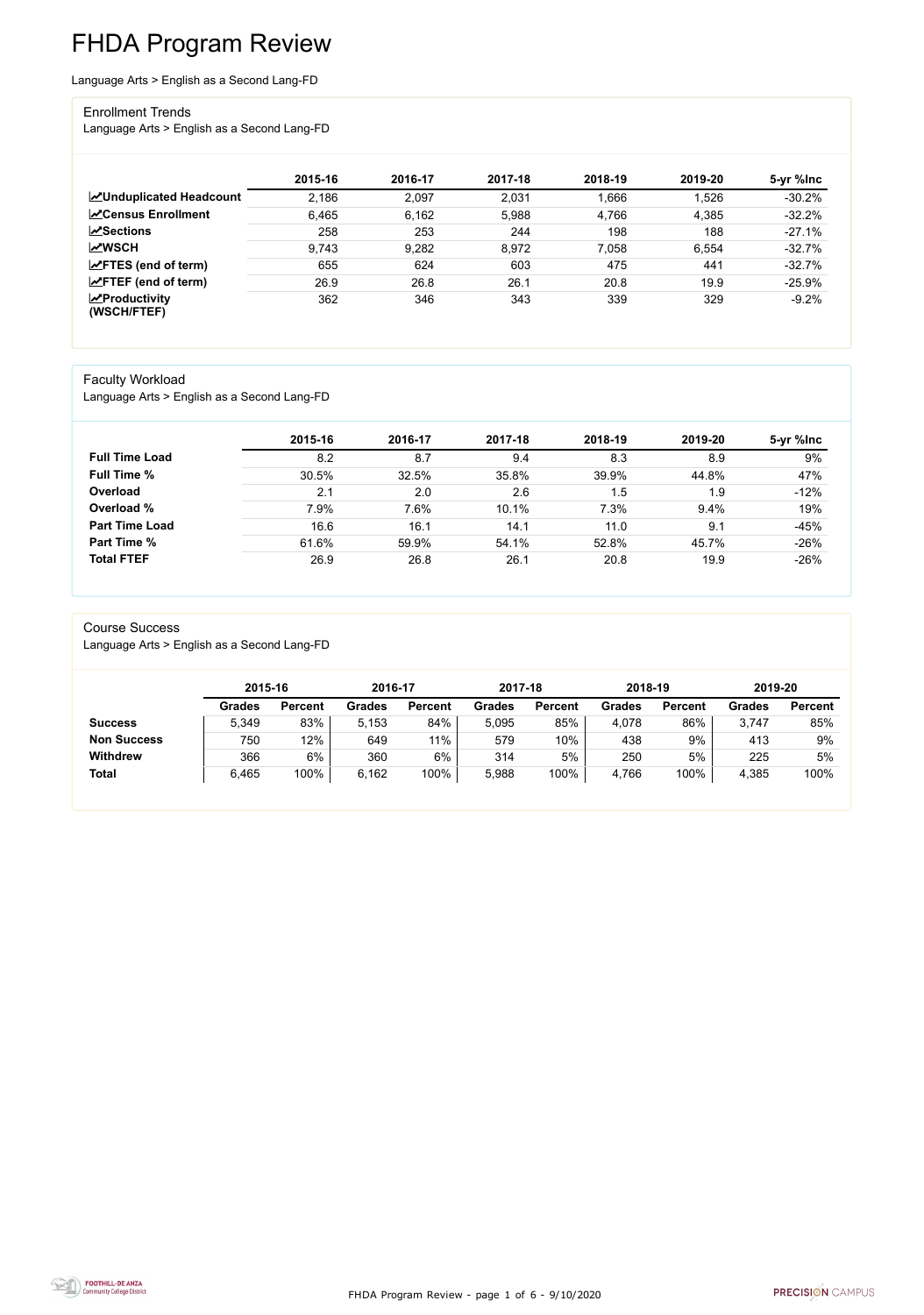FHDA Program Review - page 2 of 6 - 9/10/2020



### Course Success for African American, Latinx, and Filipinx Students

### Course Success for Asian, Native American, Pacific Islander, White, and Decline to State Students

|                    |               | 2015-16        |               | 2016-17        |               | 2017-18        | 2018-19       |                | 2019-20 |                |
|--------------------|---------------|----------------|---------------|----------------|---------------|----------------|---------------|----------------|---------|----------------|
|                    | <b>Grades</b> | <b>Percent</b> | <b>Grades</b> | <b>Percent</b> | <b>Grades</b> | <b>Percent</b> | <b>Grades</b> | <b>Percent</b> | Grades  | <b>Percent</b> |
| <b>Success</b>     | 271           | 75%            | 338           | 78%            | 343           | 79%            | 229           | 77%            | 202     | 77%            |
| <b>Non Success</b> | 52            | 14%            | 63            | 15%            | 54            | 13%            | 43            | 14%            | 37      | 14%            |
| <b>Withdrew</b>    | 37            | 10%            | 32            | 7%             | 35            | 8%             | 25            | 8%             | 24      | 9%             |
| Total              | 360           | 100%           | 433           | 100%           | 432           | 100%           | 297           | 100%           | 263     | 100%           |

|                    | 2015-16       |                | 2016-17       |                | 2017-18       |                | 2018-19       |                | 2019-20       |                |
|--------------------|---------------|----------------|---------------|----------------|---------------|----------------|---------------|----------------|---------------|----------------|
|                    | <b>Grades</b> | <b>Percent</b> | <b>Grades</b> | <b>Percent</b> | <b>Grades</b> | <b>Percent</b> | <b>Grades</b> | <b>Percent</b> | <b>Grades</b> | <b>Percent</b> |
| <b>Success</b>     | 5,078         | 83%            | 4,815         | 84%            | 4,752         | 86%            | 3,849         | 86%            | 3,545         | 86%            |
| <b>Non Success</b> | 698           | 11%            | 586           | 10%            | 525           | 9%             | 395           | 9%             | 376           | 9%             |
| <b>Withdrew</b>    | 329           | 5%             | 328           | 6%             | 279           | 5%             | 225           | 5%             | 201           | 5%             |
| <b>Total</b>       | 6,105         | 100%           | 5,729         | 100%           | 5,556         | 100%           | 4,469         | 100%           | 4,122         | 100%           |
|                    |               |                |               |                |               |                |               |                |               |                |

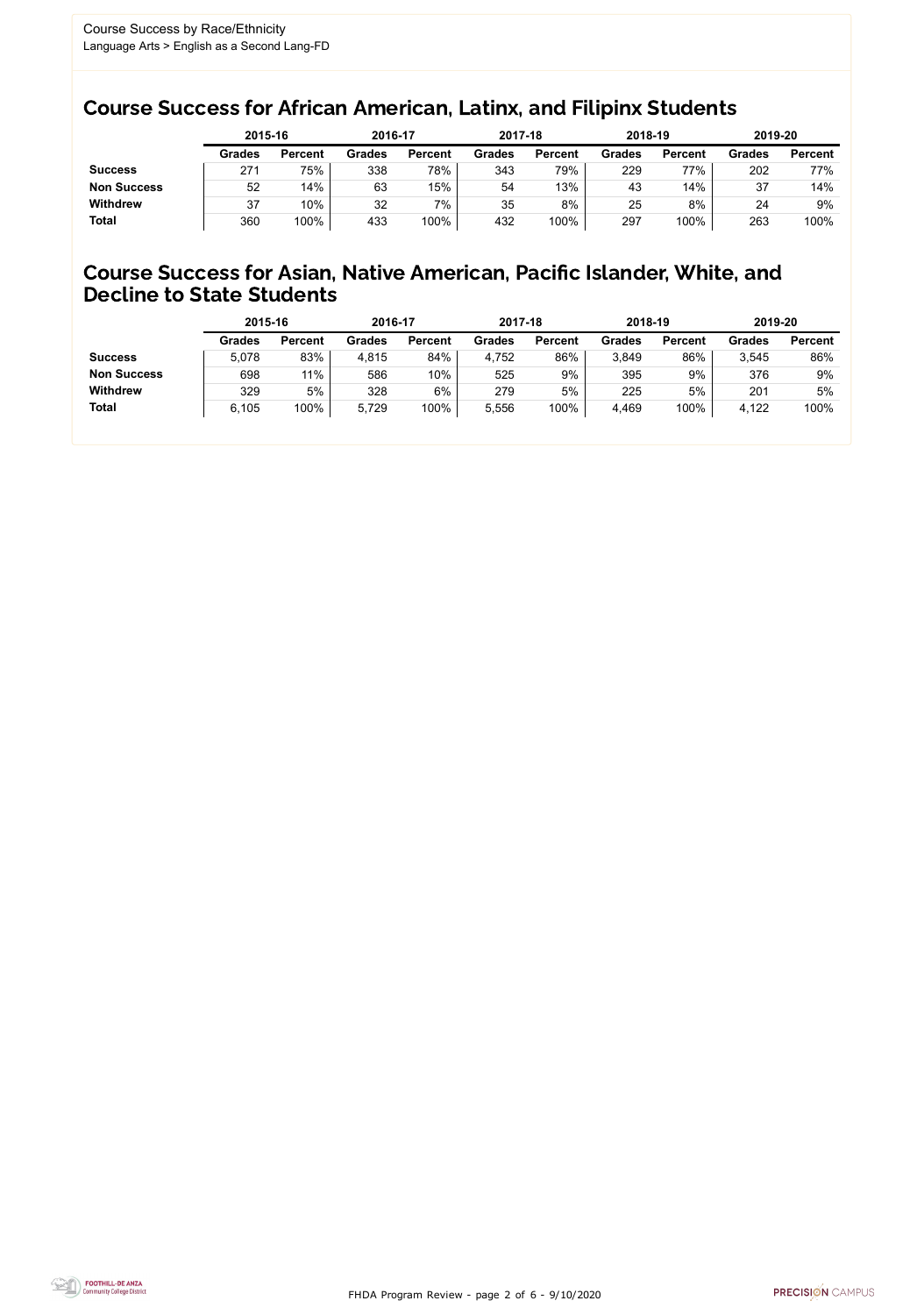FHDA Program Review - page 3 of 6 - 9/10/2020



Some courses may continue to be listed but no longer have data due to renumbering or because the course was not offered in the past five years.



### by Gender

|                     | 2015-16 |                | 2016-17 |                | 2017-18 |                | 2018-19 |                | 2019-20 |                |
|---------------------|---------|----------------|---------|----------------|---------|----------------|---------|----------------|---------|----------------|
|                     | Enr     | <b>Percent</b> | Enr     | <b>Percent</b> | Enr     | <b>Percent</b> | Enr     | <b>Percent</b> | Enr     | <b>Percent</b> |
| <b>Female</b>       | 3,569   | 55%            | 3,397   | 55%            | 3,429   | 57%            | 2,846   | 60%            | 2,729   | 62%            |
| <b>Male</b>         | 2,886   | 45%            | 2,748   | 45%            | 2,546   | 43%            | .896    | 40%            | 1,633   | 37%            |
| <b>Not Reported</b> | 10      | 0%             |         | $0\%$          | 13      | 0%             | 24      | $1\%$          | 23      | 1%             |
| <b>Total</b>        | 6,465   | 100%           | 6,162   | 100%           | 5,988   | 100%           | 4,766   | 100%           | 4,385   | 100%           |

# by Ethnicity

|                         | 2015-16 |                |       | 2016-17        |       | 2017-18        | 2018-19 |                | 2019-20 |                |
|-------------------------|---------|----------------|-------|----------------|-------|----------------|---------|----------------|---------|----------------|
|                         | Enr     | <b>Percent</b> | Enr   | <b>Percent</b> | Enr   | <b>Percent</b> | Enr     | <b>Percent</b> | Enr     | <b>Percent</b> |
| <b>African American</b> | 73      | 1%             | 105   | 2%             | 133   | 2%             | 78      | 2%             | 62      | 1%             |
| Asian                   | 4,965   | 77%            | 4,738 | 77%            | 4,624 | 77%            | 3,658   | 77%            | 3,246   | 74%            |
| <b>Filipinx</b>         | 28      | $0\%$          | 42    | $1\%$          | 33    | $1\%$          | 8       | $0\%$          | 22      | $1\%$          |
| Latinx                  | 259     | 4%             | 286   | 5%             | 266   | 4%             | 211     | 4%             | 179     | 4%             |
| <b>Pacific Islander</b> | 4       | $0\%$          |       | $0\%$          | 2     | 0%             | 5       | $0\%$          |         | $0\%$          |
| White                   | 811     | 13%            | 782   | 13%            | 767   | 13%            | 679     | 14%            | 576     | 13%            |
| <b>Decline to State</b> | 325     | 5%             | 209   | 3%             | 163   | 3%             | 127     | 3%             | 299     | $7\%$          |
| <b>Total</b>            | 6,465   | 100%           | 6,162 | 100%           | 5,988 | 100%           | 4,766   | 100%           | 4,385   | 100%           |

# by Age

|              | 2015-16 |                | 2016-17 |                | 2017-18 |                | 2018-19 |                | 2019-20 |                |
|--------------|---------|----------------|---------|----------------|---------|----------------|---------|----------------|---------|----------------|
|              | Enr     | <b>Percent</b> | Enr     | <b>Percent</b> | Enr     | <b>Percent</b> | Enr     | <b>Percent</b> | Enr     | <b>Percent</b> |
| 19 or less   | 919     | 14%            | 879     | 14%            | 915     | 15%            | 515     | 11%            | 467     | 11%            |
| $20 - 24$    | 3,012   | 47%            | 2,748   | 45%            | 2,437   | 41%            | 1,778   | 37%            | 1,478   | 34%            |
| 25-39        | ,942    | 30%            | 1,902   | 31%            | 2,019   | 34%            | 1,832   | 38%            | 1,668   | 38%            |
| $40 +$       | 592     | 9%             | 633     | 10%            | 617     | 10%            | 641     | 13%            | 772     | 18%            |
| <b>Total</b> | 6,465   | 100%           | 6.162   | 100%           | 5,988   | 100%           | 4,766   | 100%           | 4,385   | 100%           |

### by Education Level

|                           | 2015-16 |                | 2016-17 |                | 2017-18 |                | 2018-19 |                | 2019-20 |                |
|---------------------------|---------|----------------|---------|----------------|---------|----------------|---------|----------------|---------|----------------|
|                           | Enr     | <b>Percent</b> | Enr     | <b>Percent</b> | Enr     | <b>Percent</b> | Enr     | <b>Percent</b> | Enr     | <b>Percent</b> |
| <b>Bachelor or higher</b> | ,000    | 15%            | 1,089   | 18%            | 1,073   | 18%            | ,061    | 22%            | 1,135   | 26%            |
| <b>Associate</b>          | 205     | 3%             | 213     | 3%             | 240     | 4%             | 205     | 4%             | 176     | 4%             |
| <b>HS/Equivalent</b>      | 4,055   | 63%            | 3,804   | 62%            | 3,712   | 62%            | 2,735   | 57%            | 2,417   | 55%            |
| <b>All Other</b>          | .205    | 19%            | 1,056   | 17%            | 963     | 16%            | 765     | 16%            | 657     | 15%            |
| <b>Total</b>              | 6,465   | 100%           | 6,162   | 100%           | 5,988   | 100%           | 4,766   | 100%           | 4,385   | 100%           |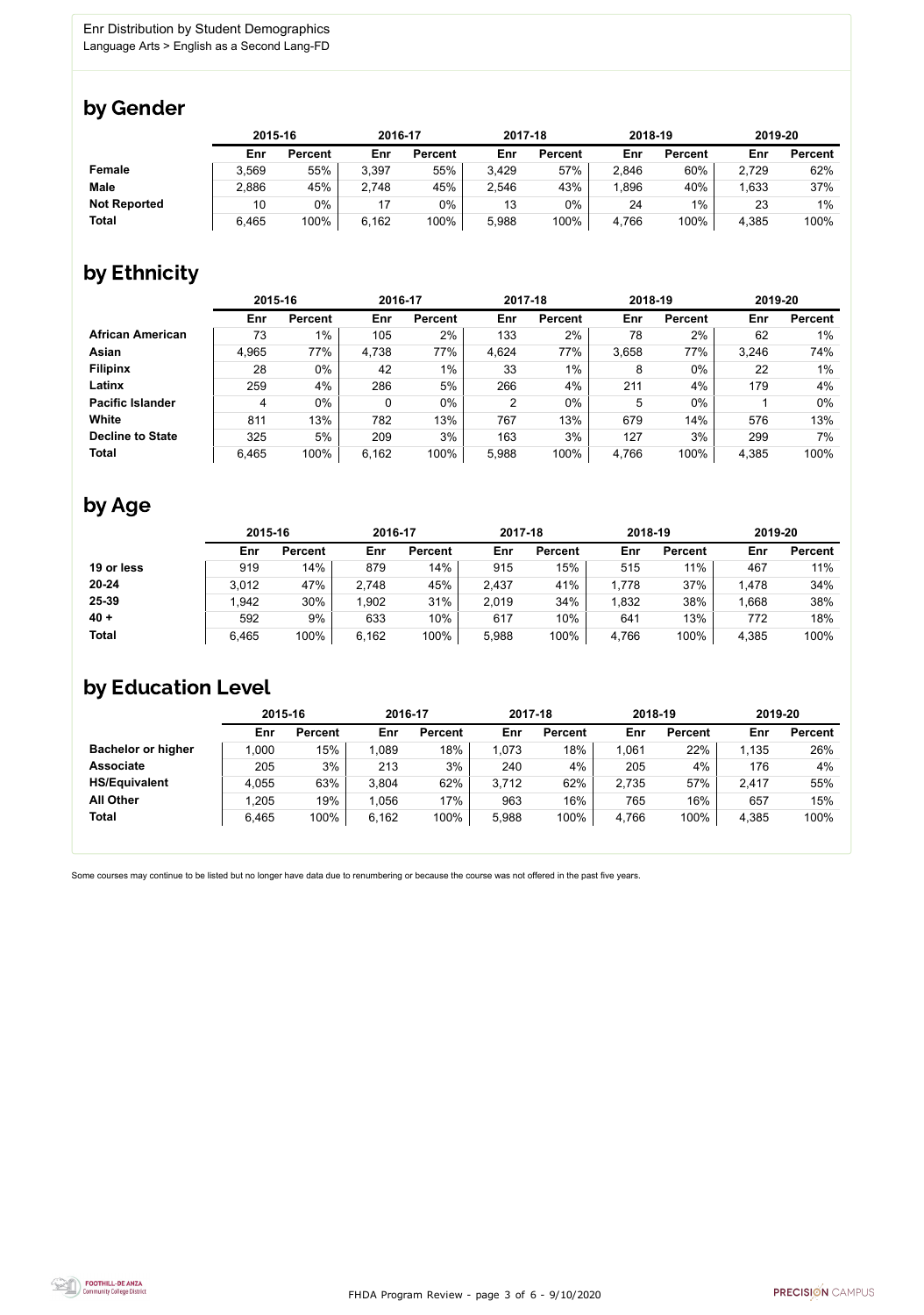FHDA Program Review - page 4 of 6 - 9/10/2020



#### Success Rates by Gender Language Arts > English as a Second Lang-FD

|                     |                                                                         |                |               | 2019-20        |               |                |               |                |  |  |  |
|---------------------|-------------------------------------------------------------------------|----------------|---------------|----------------|---------------|----------------|---------------|----------------|--|--|--|
|                     | <b>Withdrew</b><br><b>Total</b><br><b>Non Success</b><br><b>Success</b> |                |               |                |               |                |               |                |  |  |  |
|                     | <b>Grades</b>                                                           | <b>Percent</b> | <b>Grades</b> | <b>Percent</b> | <b>Grades</b> | <b>Percent</b> | <b>Grades</b> | <b>Percent</b> |  |  |  |
| Female              | 2,422                                                                   | 89%            | 180           | $7\%$          | 127           | 5%             | 2,729         | 100%           |  |  |  |
| <b>Male</b>         | 1,304                                                                   | 80%            | 231           | 14%            | 98            | 6%             | ,633          | 100%           |  |  |  |
| <b>Not Reported</b> | 21                                                                      | 91%            |               | 9%             |               | $0\%$          | 23            | 100%           |  |  |  |
| All                 | 3,747                                                                   | 85%            | 413           | 9%             | 225           | 5%             | 4,385         | 100%           |  |  |  |

|                     |                | 2018-19        |                    |                |               |                |               |                |  |  |  |  |  |  |
|---------------------|----------------|----------------|--------------------|----------------|---------------|----------------|---------------|----------------|--|--|--|--|--|--|
|                     | <b>Success</b> |                | <b>Non Success</b> |                | Withdrew      |                |               | <b>Total</b>   |  |  |  |  |  |  |
|                     | <b>Grades</b>  | <b>Percent</b> | <b>Grades</b>      | <b>Percent</b> | <b>Grades</b> | <b>Percent</b> | <b>Grades</b> | <b>Percent</b> |  |  |  |  |  |  |
| <b>Female</b>       | 2,528          | 89%            | 184                | 6%             | 134           | 5%             | 2,846         | 100%           |  |  |  |  |  |  |
| <b>Male</b>         | ,531           | 81%            | 250                | 13%            | 115           | 6%             | ,896          | 100%           |  |  |  |  |  |  |
| <b>Not Reported</b> | 19             | 79%            | 4                  | 17%            |               | 4%             | 24            | 100%           |  |  |  |  |  |  |
| All                 | 4,078          | 86%            | 438                | 9%             | 250           | 5%             | 4,766         | 100%           |  |  |  |  |  |  |

|                     |               | 2017-18                                                          |               |                |               |                |               |                |  |  |  |  |  |  |
|---------------------|---------------|------------------------------------------------------------------|---------------|----------------|---------------|----------------|---------------|----------------|--|--|--|--|--|--|
|                     |               | Withdrew<br><b>Total</b><br><b>Non Success</b><br><b>Success</b> |               |                |               |                |               |                |  |  |  |  |  |  |
|                     | <b>Grades</b> | <b>Percent</b>                                                   | <b>Grades</b> | <b>Percent</b> | <b>Grades</b> | <b>Percent</b> | <b>Grades</b> | <b>Percent</b> |  |  |  |  |  |  |
| <b>Female</b>       | 3,027         | 88%                                                              | 241           | $7\%$          | 161           | 5%             | 3,429         | 100%           |  |  |  |  |  |  |
| <b>Male</b>         | 2,062         | 81%                                                              | 332           | 13%            | 152           | 6%             | 2,546         | 100%           |  |  |  |  |  |  |
| <b>Not Reported</b> | 6             | 46%                                                              | 6             | 46%            |               | 8%             | 13            | 100%           |  |  |  |  |  |  |
| All                 | 5,095         | 85%                                                              | 579           | 10%            | 314           | 5%             | 5,988         | 100%           |  |  |  |  |  |  |

|                     |               | 2016-17                                                 |               |                |               |                |               |                |  |  |
|---------------------|---------------|---------------------------------------------------------|---------------|----------------|---------------|----------------|---------------|----------------|--|--|
|                     |               | <b>Withdrew</b><br><b>Non Success</b><br><b>Success</b> |               |                |               |                |               | <b>Total</b>   |  |  |
|                     | <b>Grades</b> | <b>Percent</b>                                          | <b>Grades</b> | <b>Percent</b> | <b>Grades</b> | <b>Percent</b> | <b>Grades</b> | <b>Percent</b> |  |  |
| <b>Female</b>       | 2,955         | 87%                                                     | 273           | 8%             | 169           | 5%             | 3,397         | 100%           |  |  |
| <b>Male</b>         | 2,184         | 79%                                                     | 373           | 14%            | 191           | 7%             | 2,748         | 100%           |  |  |
| <b>Not Reported</b> | 14            | 82%                                                     |               | 18%            |               | $0\%$          | 17            | 100%           |  |  |
| All                 | 5,153         | 84%                                                     | 649           | 11%            | 360           | 6%             | 6,162         | 100%           |  |  |

|                     | 2015-16                                                          |                |               |                |               |                |               |                |  |
|---------------------|------------------------------------------------------------------|----------------|---------------|----------------|---------------|----------------|---------------|----------------|--|
|                     | <b>Total</b><br>Withdrew<br><b>Non Success</b><br><b>Success</b> |                |               |                |               |                |               |                |  |
|                     | <b>Grades</b>                                                    | <b>Percent</b> | <b>Grades</b> | <b>Percent</b> | <b>Grades</b> | <b>Percent</b> | <b>Grades</b> | <b>Percent</b> |  |
| Female              | 3,088                                                            | 87%            | 310           | 9%             | 171           | 5%             | 3,569         | 100%           |  |
| <b>Male</b>         | 2,255                                                            | 78%            | 438           | 15%            | 193           | 7%             | 2,886         | 100%           |  |
| <b>Not Reported</b> | 6                                                                | 60%            | 2             | 20%            |               | 20%            | 10            | 100%           |  |
| All                 | 5,349                                                            | 83%            | 750           | 12%            | 366           | 6%             | 6,465         | 100%           |  |

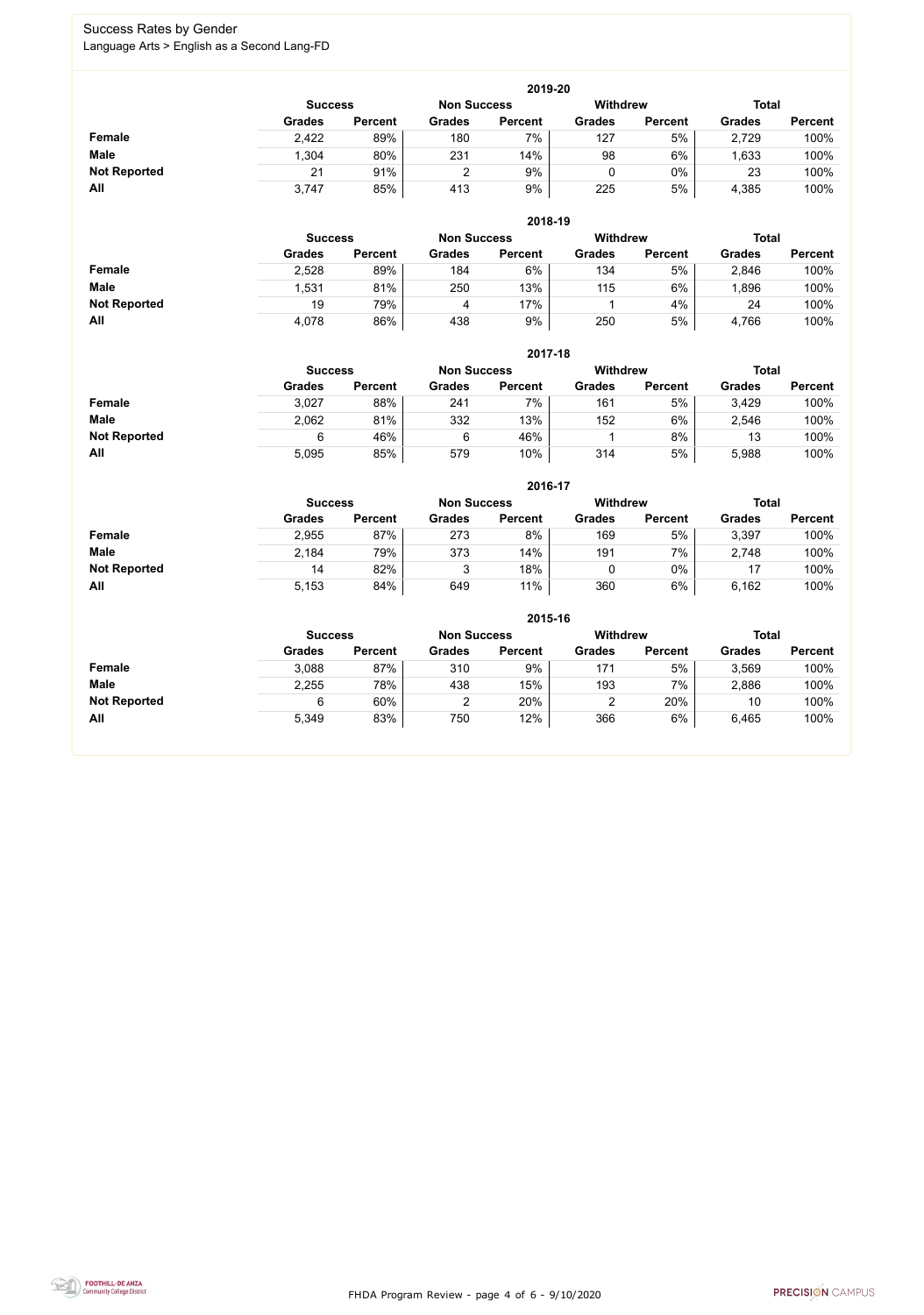FHDA Program Review - page 5 of 6 - 9/10/2020



### Success Rates by Age Language Arts > English as a Second Lang-FD

|            | 2019-20        |                    |               |                 |               |                |               |                |  |  |
|------------|----------------|--------------------|---------------|-----------------|---------------|----------------|---------------|----------------|--|--|
|            | <b>Success</b> | <b>Non Success</b> |               | <b>Withdrew</b> |               | <b>Total</b>   |               |                |  |  |
|            | <b>Grades</b>  | <b>Percent</b>     | <b>Grades</b> | <b>Percent</b>  | <b>Grades</b> | <b>Percent</b> | <b>Grades</b> | <b>Percent</b> |  |  |
| 19 or less | 414            | 89%                | 40            | 9%              | 13            | 3%             | 467           | 100%           |  |  |
| $20 - 24$  | 1,230          | 83%                | 184           | 12%             | 64            | 4%             | 1,478         | 100%           |  |  |
| 25-39      | 1,436          | 86%                | 136           | 8%              | 96            | 6%             | .668          | 100%           |  |  |
| $40 +$     | 667            | 86%                | 53            | 7%              | 52            | 7%             | 772           | 100%           |  |  |
| All        | 3,747          | 85%                | 413           | 9%              | 225           | 5%             | 4,385         | 100%           |  |  |

|            |                |                    |               | 2018-19         |               |                |               |                |
|------------|----------------|--------------------|---------------|-----------------|---------------|----------------|---------------|----------------|
|            | <b>Success</b> | <b>Non Success</b> |               | <b>Withdrew</b> |               | <b>Total</b>   |               |                |
|            | <b>Grades</b>  | <b>Percent</b>     | <b>Grades</b> | <b>Percent</b>  | <b>Grades</b> | <b>Percent</b> | <b>Grades</b> | <b>Percent</b> |
| 19 or less | 457            | 89%                | 47            | 9%              | 11            | 2%             | 515           | 100%           |
| $20 - 24$  | 1,497          | 84%                | 198           | 11%             | 83            | 5%             | 1,778         | 100%           |
| 25-39      | 1,574          | 86%                | 147           | 8%              | 111           | 6%             | 1,832         | 100%           |
| $40 +$     | 550            | 86%                | 46            | 7%              | 45            | 7%             | 641           | 100%           |
| All        | 4,078          | 86%                | 438           | 9%              | 250           | 5%             | 4,766         | 100%           |

|            | 2017-18                                                 |                |               |                |               |                |               |                |  |
|------------|---------------------------------------------------------|----------------|---------------|----------------|---------------|----------------|---------------|----------------|--|
|            | <b>Withdrew</b><br><b>Non Success</b><br><b>Success</b> |                |               |                |               |                | <b>Total</b>  |                |  |
|            | <b>Grades</b>                                           | <b>Percent</b> | <b>Grades</b> | <b>Percent</b> | <b>Grades</b> | <b>Percent</b> | <b>Grades</b> | <b>Percent</b> |  |
| 19 or less | 829                                                     | 91%            | 64            | 7%             | 22            | 2%             | 915           | 100%           |  |
| $20 - 24$  | 2,005                                                   | 82%            | 311           | 13%            | 121           | 5%             | 2,437         | 100%           |  |
| 25-39      | 1,739                                                   | 86%            | 161           | 8%             | 119           | 6%             | 2,019         | 100%           |  |
| $40 +$     | 522                                                     | 85%            | 43            | 7%             | 52            | 8%             | 617           | 100%           |  |
| All        | 5,095                                                   | 85%            | 579           | 10%            | 314           | 5%             | 5,988         | 100%           |  |

|            | 2016-17        |                    |               |                 |               |                |               |                |  |  |
|------------|----------------|--------------------|---------------|-----------------|---------------|----------------|---------------|----------------|--|--|
|            | <b>Success</b> | <b>Non Success</b> |               | <b>Withdrew</b> |               | <b>Total</b>   |               |                |  |  |
|            | <b>Grades</b>  | <b>Percent</b>     | <b>Grades</b> | <b>Percent</b>  | <b>Grades</b> | <b>Percent</b> | <b>Grades</b> | <b>Percent</b> |  |  |
| 19 or less | 765            | 87%                | 82            | 9%              | 32            | 4%             | 879           | 100%           |  |  |
| $20 - 24$  | 2,218          | 81%                | 370           | 13%             | 160           | 6%             | 2,748         | 100%           |  |  |
| 25-39      | .626           | 85%                | 154           | 8%              | 122           | 6%             | 1,902         | 100%           |  |  |
| $40 +$     | 544            | 86%                | 43            | 7%              | 46            | 7%             | 633           | 100%           |  |  |
| All        | 5,153          | 84%                | 649           | 11%             | 360           | 6%             | 6,162         | 100%           |  |  |

|            | 2015-16                                                 |                |               |                |               |                |               |                |  |  |
|------------|---------------------------------------------------------|----------------|---------------|----------------|---------------|----------------|---------------|----------------|--|--|
|            | <b>Withdrew</b><br><b>Non Success</b><br><b>Success</b> |                |               |                |               |                |               | <b>Total</b>   |  |  |
|            | <b>Grades</b>                                           | <b>Percent</b> | <b>Grades</b> | <b>Percent</b> | <b>Grades</b> | <b>Percent</b> | <b>Grades</b> | <b>Percent</b> |  |  |
| 19 or less | 799                                                     | 87%            | 95            | 10%            | 25            | 3%             | 919           | 100%           |  |  |
| $20 - 24$  | 2,402                                                   | 80%            | 444           | 15%            | 166           | 6%             | 3,012         | 100%           |  |  |
| 25-39      | 1,642                                                   | 85%            | 164           | 8%             | 136           | 7%             | 1,942         | 100%           |  |  |
| $40 +$     | 506                                                     | 85%            | 47            | 8%             | 39            | 7%             | 592           | 100%           |  |  |
| All        | 5,349                                                   | 83%            | 750           | 12%            | 366           | 6%             | 6,465         | 100%           |  |  |